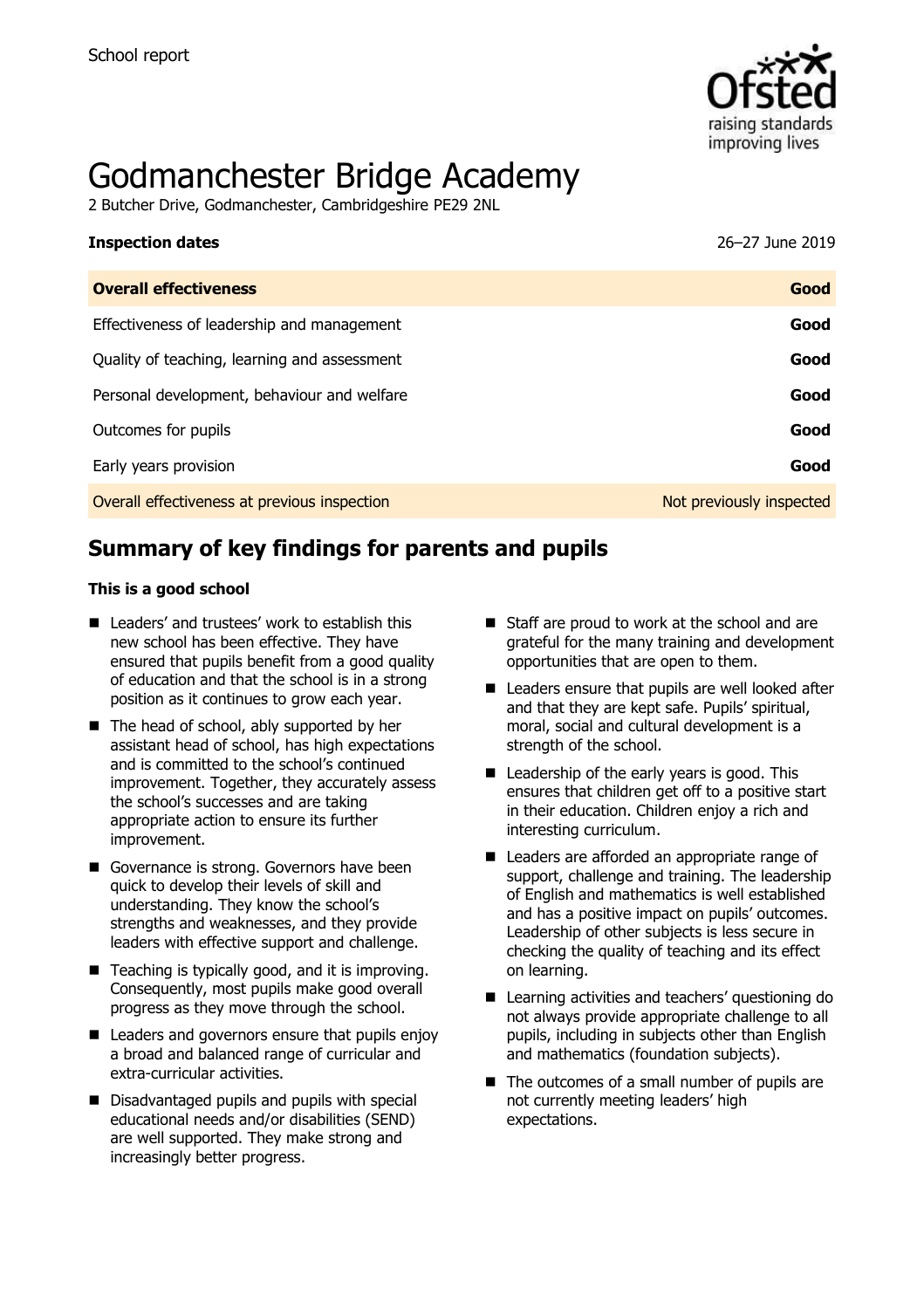

# **Full report**

### **What does the school need to do to improve further?**

- $\blacksquare$  Raise the attainment of the small number of pupils who are currently not meeting leaders' high expectations by further improving their progress.
- Further improve teaching, learning and assessment, including in the foundation subjects, by ensuring that teachers:
	- plan learning activities that consistently challenge pupils
	- question larger groups of pupils more effectively to ascertain, and respond to, what they know and understand.
- Develop and embed more consistent and effective strategies to monitor and enhance the impact of the foundation subjects.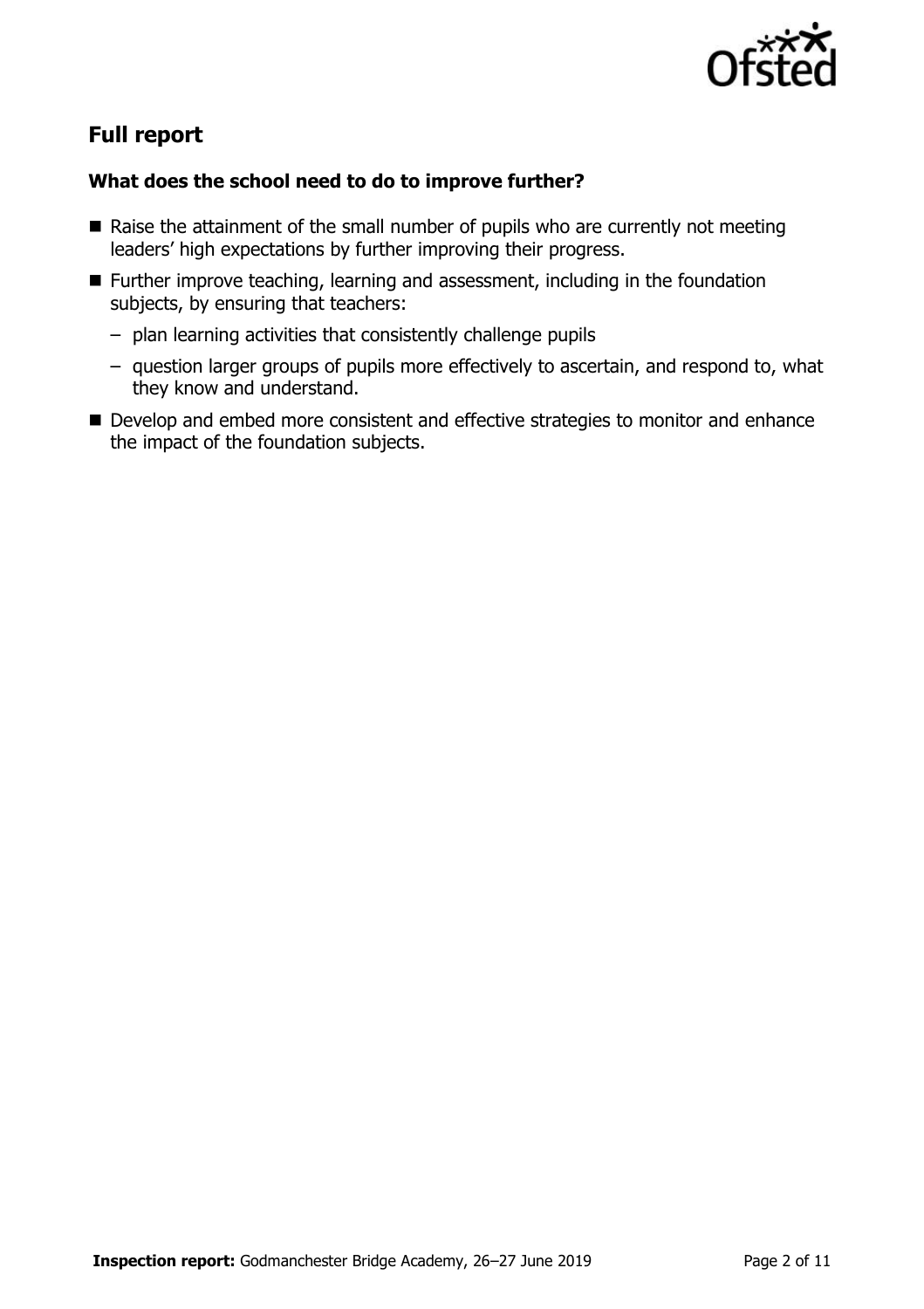

## **Inspection judgements**

### **Effectiveness of leadership and management Good**

- The head of school has established a culture of high expectation for staff and pupils. She has built a team of staff that have a positive outlook and are resilient to the challenges that they have faced during the school's establishment and early growth. Governors, teachers and other adults share the head of school's vision, and they are fully committed to implementing it in a consistent manner. As a result, pupils receive a good quality of education.
- Parents who responded to Ofsted's online questionnaire, Parent View, are supportive of the school. One parent, reflecting the views of others, wrote, 'It has been a joy to see my son develop his academic aspirations and his interpersonal skills.' Another parent stated, 'The school has very friendly and welcoming staff, who make time for any questions or concerns.' The overwhelming majority of parents who responded to Parent View, and all those who spoke to the inspector, would recommend the school to others.
- Leaders have a clear and accurate understanding of the school's strengths and weaknesses, particularly in relation to the quality of teaching, learning and assessment. They provide staff with appropriate professional development which staff value highly. Consequently, the quality of teaching, learning and assessment continues to improve.
- The provision for pupils' spiritual, moral, social and cultural development is effective. Equality and diversity are promoted well in lessons, in assemblies and through the behaviour of adults around the school. Pupils also gain a strong understanding of the importance of fundamental British values, such as democracy, respect and tolerance. This is evident in displays around the school and through the positions of responsibility that they hold. Pupils are well prepared for life in modern Britain.
- Leaders are committed to ensuring that the study of English and mathematics is supplemented by a wide range of subjects, such as geography, history and art. Pupils enjoy new, interesting topics such as traders and raiders, predators and tremors.
- Pupils' experience at school is enhanced by the range of extra-curricular activities that leaders provide. Activities such as dance club, choir and multi-skills are popular with pupils.
- Leaders have a clear understanding of the barriers to learning that are faced by disadvantaged pupils, and those with SEND. They understand their needs, check their progress closely and provide them with additional support when needed. The head of school holds teachers and teaching assistants robustly to account for the progress of both groups of pupils. Consequently, these pupils make good overall progress from their starting points.
- The primary physical education (PE) and sport premium is spent effectively. Pupils can access a wide range of sporting clubs and new equipment, while staff have benefited from effective training that has improved their teaching. Participation in clubs and competitions is high and increasing.
- English and mathematics are well led. Subject leaders are knowledgeable, they monitor their areas closely and their plans for improvement are having a positive impact on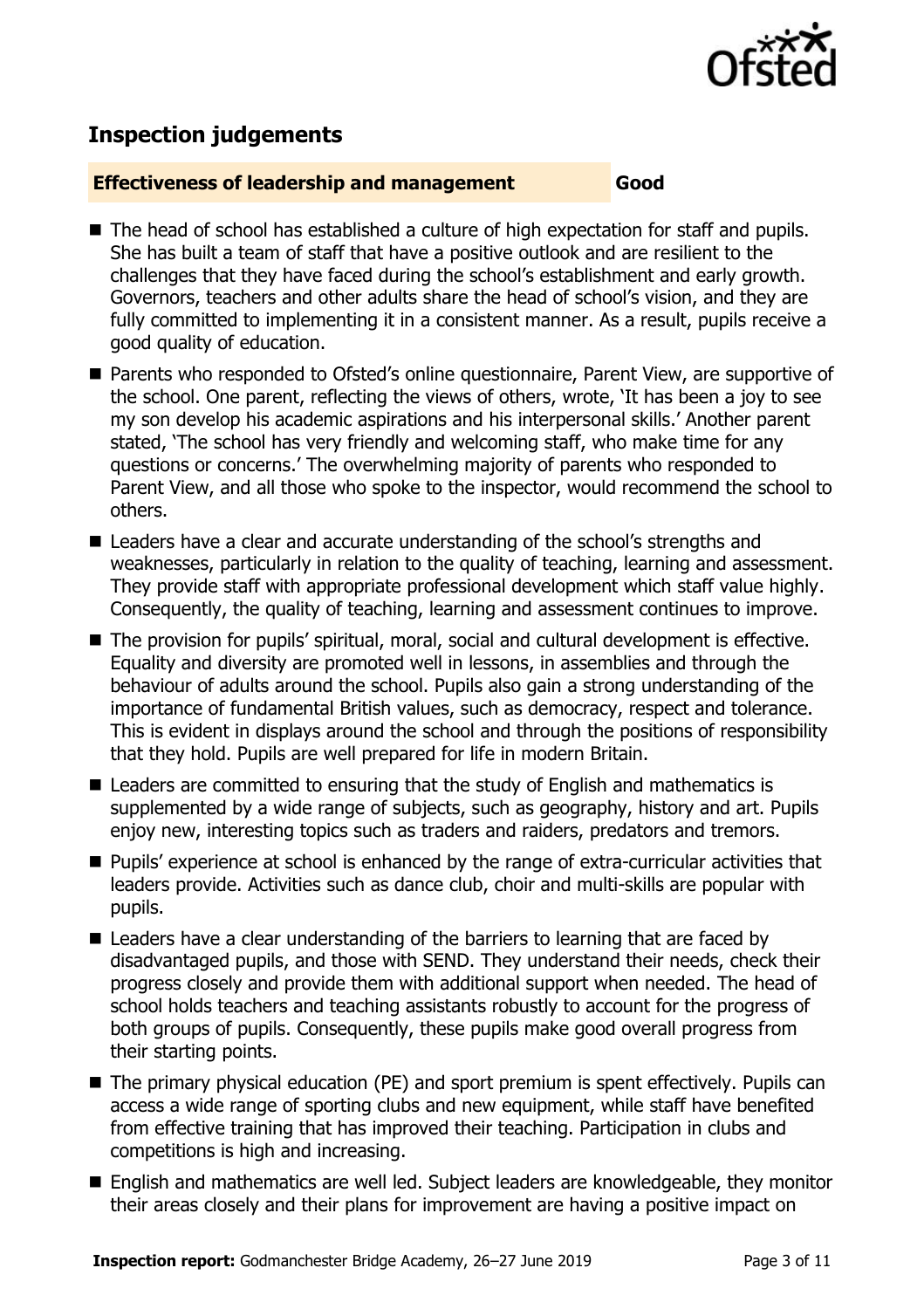

pupils' progress. Leaders' approaches to the teaching of phonics have led to greater consistency in the teaching of early reading and writing.

- Leaders of the foundation subjects are relatively new to their roles, and their monitoring and assessment practices are not as well established. Consequently, expectations of pupils are not as consistently high in these subjects as they are in English and mathematics. Senior leaders are providing foundation subject leaders with appropriate support, training and challenge. However, it is too early to see the impact of these actions.
- Leaders check pupils' work routinely. Together with teachers, they support most current pupils to make good progress across the school from their different starting points. However, there are a minority of pupils whose outcomes are less favourable. These pupils have typically moved to Godmanchester Bridge from other schools midway through their education. Although they have made good progress since joining the school, they have not reached their age-related attainment targets.

### **Governance of the school**

- Governors know the school very well. They have a clear and accurate understanding of its strengths, its priorities and the plans for its continued growth. Governors are effective at holding leaders to account. They do this at governing body meetings, when undertaking routine visits to the school and in meetings with school leaders.
- Governors ensure that their legal duties, especially in safeguarding pupils' welfare, are fully met. The link safeguarding governor checks safeguarding arrangements, including the record of pre-employment checks, routinely. She also undertakes routine safeguarding audits. Governors receive valuable training that helps them to understand their responsibilities regarding keeping pupils safe.
- Governors and trustees have been effective in supporting the head of school to support another school in the trust. Rather than this reducing leadership capacity, they have ensured that leadership has been strengthened within the school, and that good practice is shared across the trust.

### **Safeguarding**

- The arrangements for safeguarding are effective.
- The school has a strong culture of safeguarding. Staff at all levels receive routine safeguarding training and they know how to identify pupils who are potentially at risk. Staff understand, and follow, leaders' clear procedures for the reporting of any safeguarding concerns.
- School leaders ensure that safeguarding concerns are logged appropriately and that child protection referrals are dealt with effectively. The maintenance of child protection files is effective, and leaders work well with representatives from other agencies to ensure that pupils quickly get the support they need.
- All required checks are carried out when recruiting new staff to work with pupils.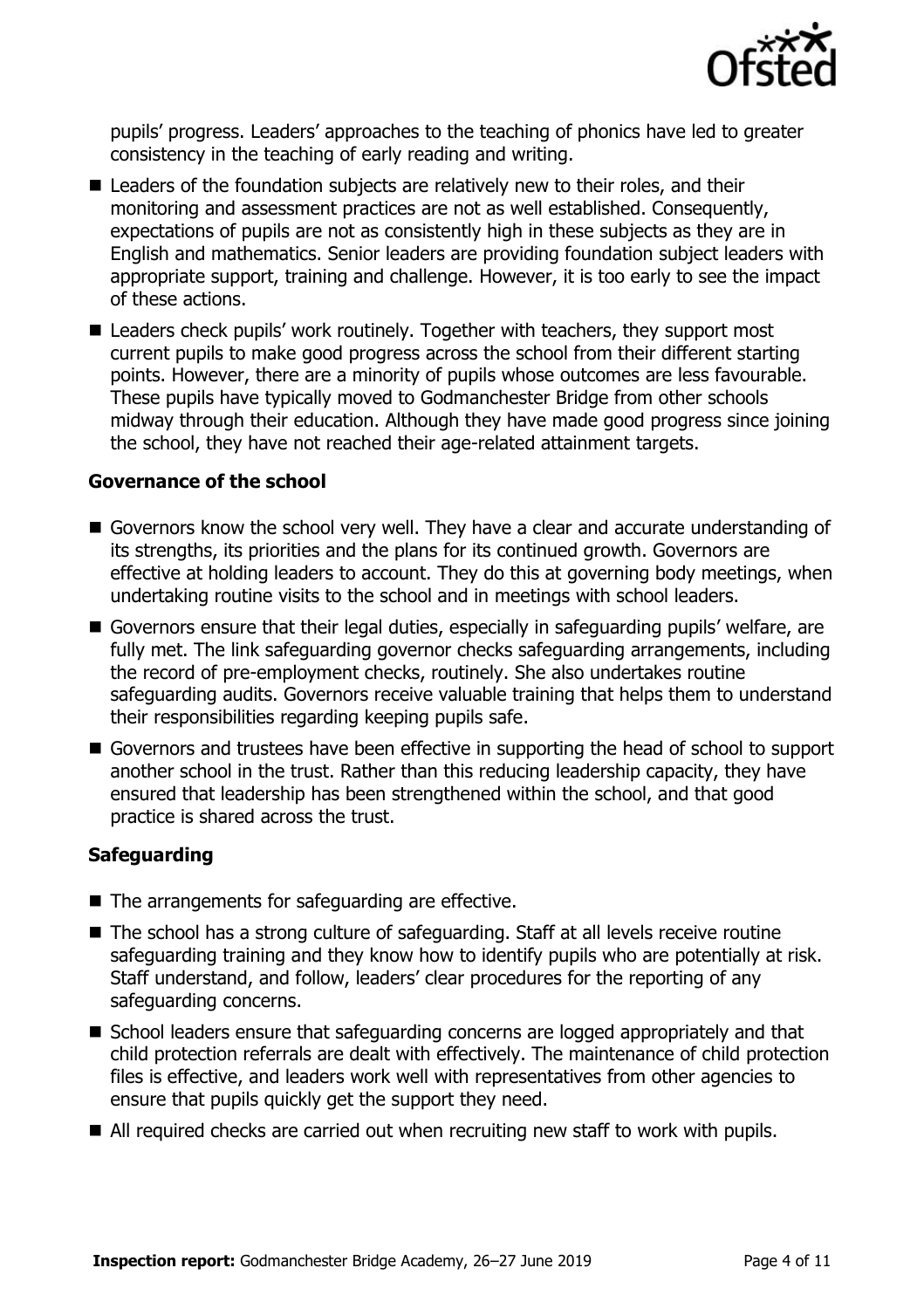

### **Quality of teaching, learning and assessment Good**

- As a result of leaders' actions, the overall quality of teaching across early years, key stage 1 and key stage 2 is good, and continuously improving. Parents who met with the inspector, and the overwhelming majority of parents who responded to Parent View, agreed that pupils are taught well and make good progress. Pupils who met with the inspector agreed.
- Teachers plan interesting and engaging learning activities that capture pupils' imagination. Pupils in Year 1 enjoyed a practical mathematics activity where they used miniature clocks to develop their understanding of time. In Year 2, pupils all participated in a well-thought-out session where they learned about rotation through their own physical movements. In upper key stage 2, pupils were intently focused as they progressed through a range of mathematical investigations of increasing difficulty.
- Relationships between teachers and pupils are strong. Teachers establish clear routines and have high expectations of pupils' behaviour. Pupils respect their teachers and have positive attitudes to learning. As a result, pupils are keen to get involved in activities and they are not afraid to take risks and make mistakes.
- The teaching of phonics is consistently effective. Sessions include a variety of different activities that encourage pupils to recall what they already know, practise new sounds and apply their learning to reading and writing activities. Staff are adept at routinely assessing what pupils know and understand. This enables them to focus their teaching on the right things at the right time.
- Teachers provide pupils with effective opportunities to undertake individual, paired and group tasks. Pupils are confident to share and discuss ideas with their classmates. They use this opportunity well to debate issues and think of questions that they would like to ask.
- Teaching assistants provide effective support to pupils. They have strong subject knowledge and develop positive relationships with pupils. Their explanations of tasks and their probing questioning support pupils with SEND to make good overall progress.
- Teachers' questioning of larger groups of pupils is less effective than when they work with pupils individually. Teachers do not always use questioning rigorously enough to check the extent of pupils' knowledge and understanding before moving on to new tasks. When this happens, pupils either struggle to complete tasks because they do not fully understand them, or they are not moved on to more challenging tasks quickly enough.
- Teaching in the foundation subjects allows pupils to study a wide range of new topics that they enjoy. However, learning activities in these subjects do not always provide an appropriate level of challenge to sufficiently develop pupils' subject-specific knowledge, understanding and skills. Consequently, pupils' progress is less consistent in these subjects than in English and mathematics.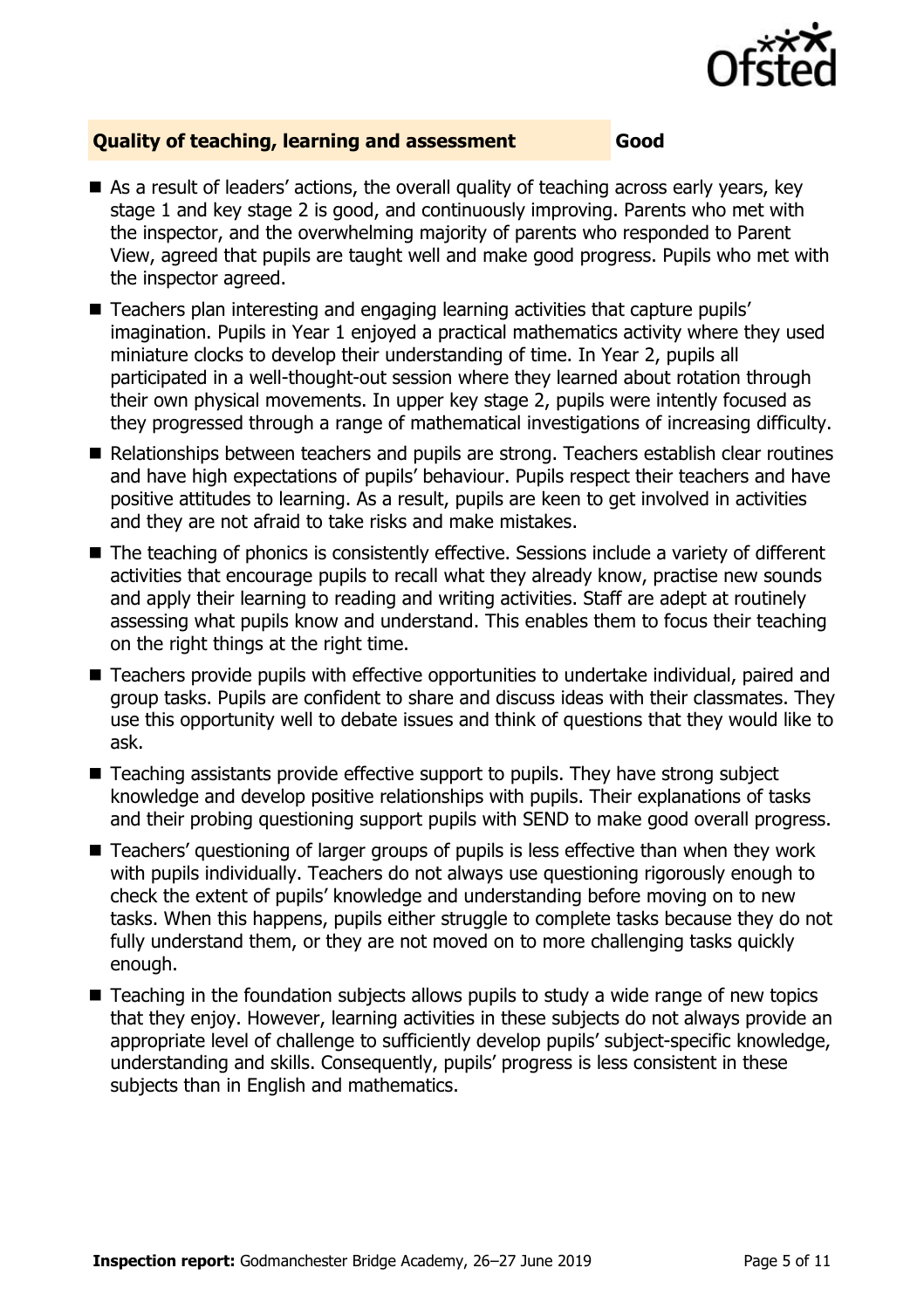

### **Personal development, behaviour and welfare Good**

### **Personal development and welfare**

- The school's work to promote pupils' personal development and welfare is good.
- Pupils understand how to stay safe in a variety of situations, including when using the internet. Pupils say that they are safe at school. They say that bullying is very rare and that they know who to talk to if they have any worries. Pupils say that staff deal with any concerns quickly.
- Pupils are taught to stay safe, for example through lessons and visiting speakers. Topics covered include bullying, internet safety and conflict resolution.
- Pupils' personal development is enhanced by leaders' commitment to promoting positive mental health. For example, pupils are able to access the support of the school's own counsellor. They also participate in other types of support, for example small group sessions focused on improving their confidence and social skills.
- Pupils' attitudes to learning are positive. They get on well with their teachers, collaborate effectively when working in groups, and take pride in their work.

### **Behaviour**

- The behaviour of pupils is good.
- Pupils' behaviour in lessons is positive. They are friendly, polite and well-mannered. Teachers are consistent in applying the school's behaviour policy and pupils respond positively to their teachers' requests. Consequently, low-level disruption is infrequent. When it happens, teachers respond promptly and effectively.
- Pupils behave well at lunch and breaktimes, where they are well supervised. Pupils enjoy socialising or playing sensibly in the very well-resourced outside areas.
- Leaders and staff have mutually high expectations of pupils' behaviour. As a result, good behaviour is the norm. Incidents of poor behaviour are rare, and there have been few fixed-period exclusions in recent years. When fixed-period exclusions are issued, their use is appropriate.
- Pupils enjoy school and very few are persistently absent.

### **Outcomes for pupils Good**

- Pupils typically enter Year 1 having reached a good level of development at the end of Reception.
- Current pupils' overall progress is in line with (and sometimes above) leaders' expectations. Pupils in key stages 1 and 2 are making particularly strong progress in reading, while they make good overall progress in writing and mathematics.
- Pupils in Year 1 acquire phonics knowledge well and make good progress in the development of their reading skills.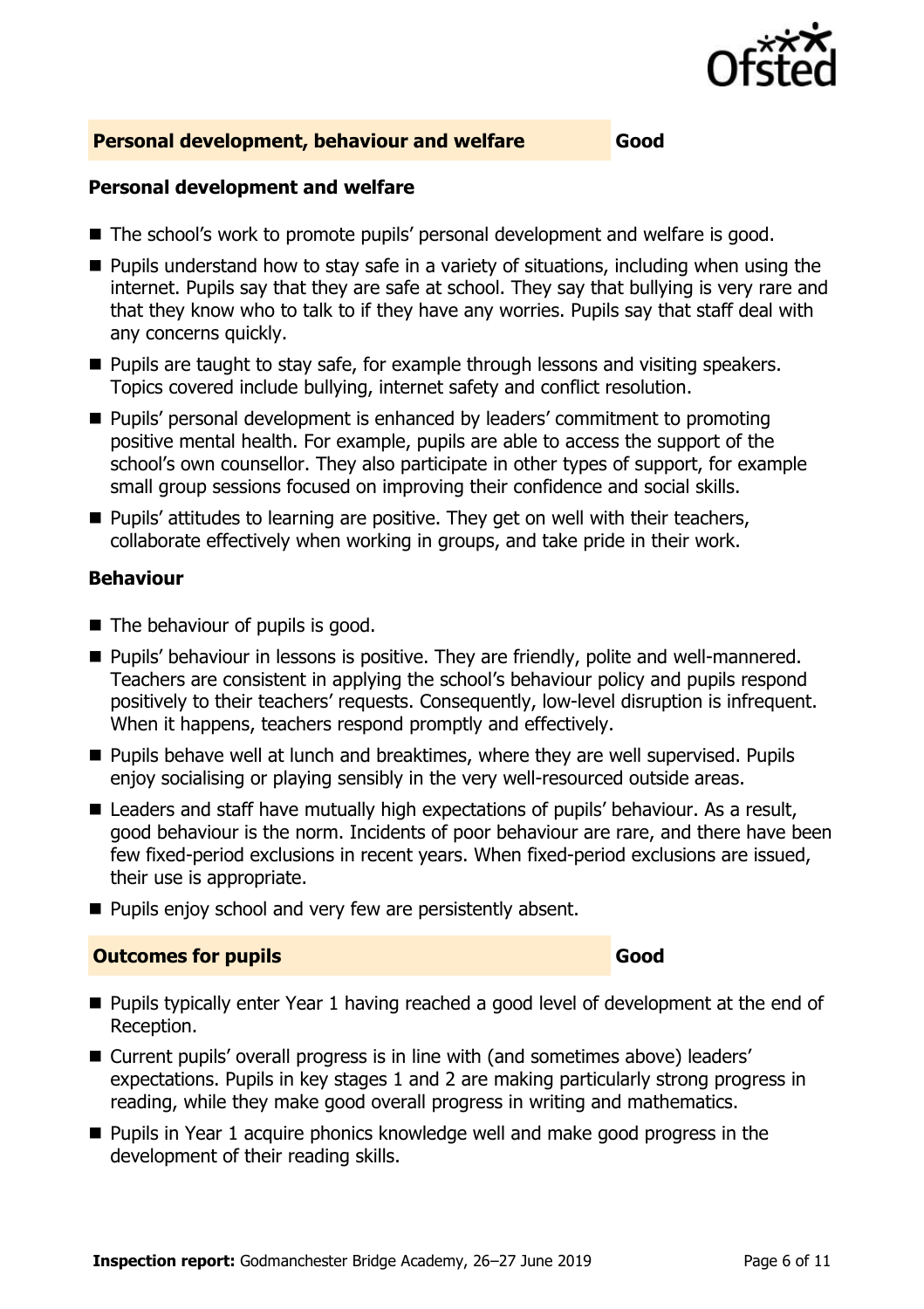

- Pupils with SEND and those who are disadvantaged currently make good progress from their starting points. Their different needs are quickly identified by staff and they are supported effectively in their learning.
- Although current pupils' overall progress in reading, writing and mathematics is good, there are a minority of pupils whose attainment is lower than it should be. Often, these pupils joined the school midway through their education. They are making good progress towards reaching the attainment targets for their ages, but they still have a considerable amount of ground to cover in order to catch up.
- The strong overall progress that current pupils make across reading, writing and mathematics is not always replicated in the foundation subjects. This is because pupils are not consistently challenged to develop subject-specific skills, knowledge and understanding to the same extent as they are in English and mathematics.
- In 2018, pupils' progress at key stage 2 was in line with national averages in reading, writing and mathematics, although published data needs to be treated with caution in schools with such small cohorts of pupils.
- In 2018, at the end of key stage 1, pupils' attainment at the expected standard and at greater depth was also broadly in line with national averages.
- Leaders organise a variety of transition activities so that pupils are well prepared, both academically and personally, for their transition to secondary school.

### **Early years provision Good Good**

- Children join the early years with skills, knowledge and understanding that are broadly typical for their age. As a result of effective early assessment, leaders ensure that children's individual needs are identified quickly and that learning activities support their progress.
- The proportion of children achieving a good level of development at the end of the Reception Year was above the national average in 2018. Leaders' assessments, evidence in children's workbooks, and observations of teaching all demonstrate that children this year are currently making good overall progress.
- The early years team's work to support children as they join the class is effective. The team works closely with families and pre-school providers to ensure that children make a smooth start at Godmanchester Bridge. These partnerships develop well as children move through Reception.
- Teaching in early years is effective. Children benefit from a range of well-planned activities that interest them and allow them to develop their skills, knowledge and understanding. Adults question children effectively. They observe them closely and ensure that learning activities are sufficiently challenging.
- The curriculum provides children with a wide range of opportunities to develop their academic, social and emotional skills. Adults are effective in linking interesting topics through the curriculum. For example, children enjoyed selecting high-quality tasks, inspired by a discussion about 'what animals produce', that ranged from painting to writing, and guided play. These tasks linked to children's prior learning and allowed them to develop their skills well across the different areas of learning.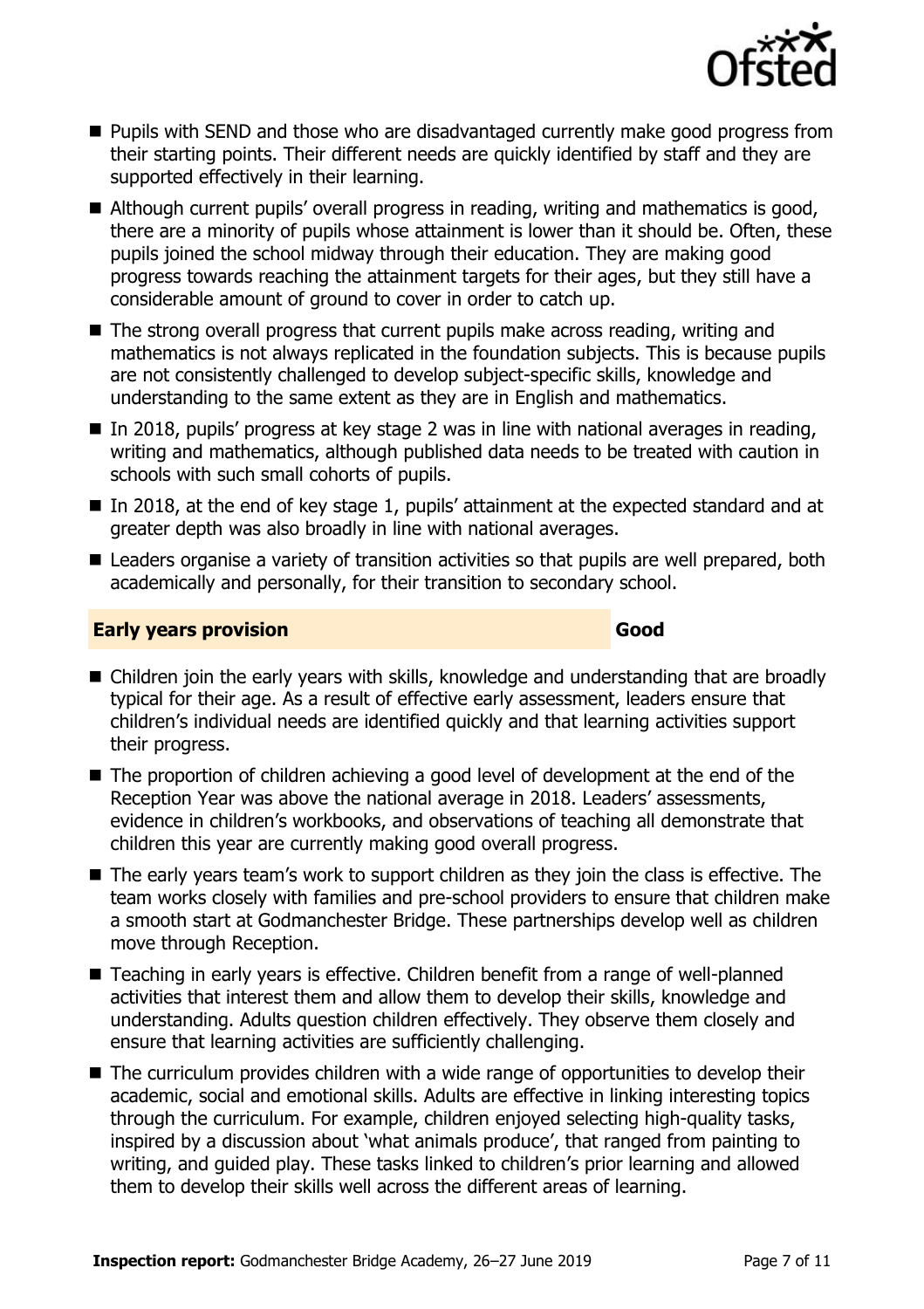

- Children's learning opportunities are enhanced by a very attractive learning environment that stimulates their curiosity, encourages collaboration and supports their early reading and writing. Children benefit from effective individual, small-group and whole-class support.
- Adults ensure that children behave well and that they are safe. Children collaborate well, and they support each other effectively. They are confident, friendly and resilient. The environment is safe, and adults are well trained to care for and protect the children. Safeguarding arrangements are secure.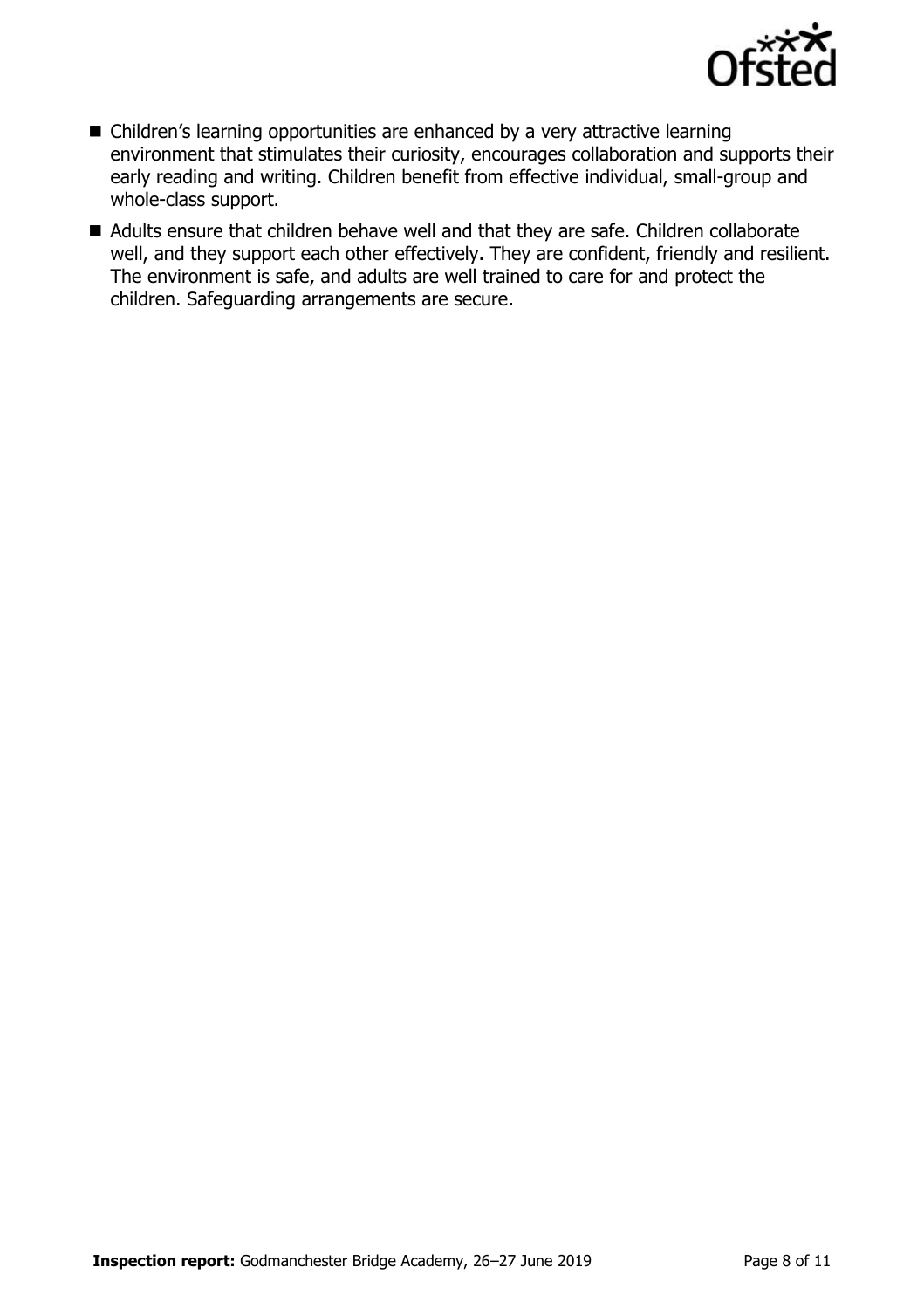

# **School details**

| Unique reference number | 141690         |
|-------------------------|----------------|
| Local authority         | Cambridgeshire |
| Inspection number       | 10087462       |

This inspection of the school was carried out under section 5 of the Education Act 2005.

| Type of school                      | Primary                          |
|-------------------------------------|----------------------------------|
| School category                     | Academy sponsor-led              |
| Age range of pupils                 | 4 to 11                          |
| <b>Gender of pupils</b>             | Mixed                            |
| Number of pupils on the school roll | 109                              |
| Appropriate authority               | Board of trustees                |
| Chair                               | Ariel Tang                       |
| <b>Head of School</b>               | Claire Wood                      |
| Telephone number                    | 01480 276 599                    |
| Website                             | www.godmanchesterbridge.co.uk    |
| Email address                       | office@godmanchesterbridge.co.uk |
| Date of previous inspection         | Not previously inspected         |

### **Information about this school**

- The school opened to pupils in all year groups in 2016. It is a part of the Orchard Learning Trust.
- Responsibility for the school's performance lies with the Orchard Learning Trust's board of directors. There is representation from the trust board on the school's local governing body. There are currently three schools within the trust.
- The school is currently a smaller-than-average-sized primary school. However, its roll is increasing rapidly each year. Some pupils are taught in mixed-age classes.
- The proportion of pupils known to be eligible for the pupil premium is above average.
- The proportions of pupils who speak English as an additional language, pupils with SEND and those who have an education, health and care plan are below average.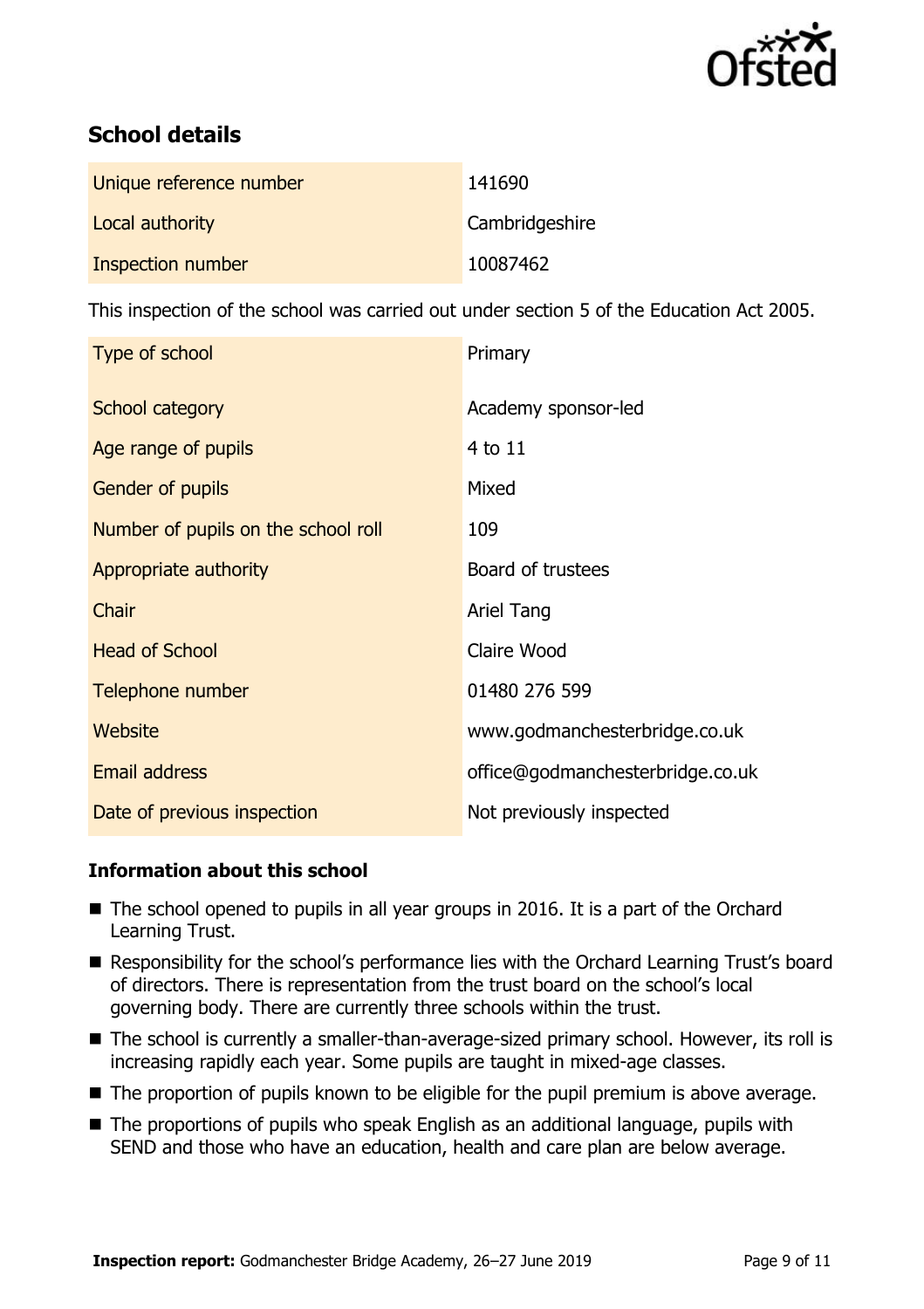

# **Information about this inspection**

- The inspector held meetings with the head of school, leaders, teachers and governors. The inspector also met with the interim chief executive officer.
- The inspector gathered a range of evidence to judge the quality of teaching, learning and assessment. The inspector observed teaching and learning in all classes, jointly with the head of school.
- A wide range of pupils' workbooks were looked at by the inspector throughout the inspection.
- The inspector spoke to pupils informally in class and around the school at breaktimes and lunchtimes to seek their views about the school.
- The inspector met with a group of pupils more formally to discuss many aspects of school life.
- The inspector heard pupils read and discuss their reading habits.
- The inspector scrutinised the school's website and a range of school documents, including assessment information and the school's own evaluation of its effectiveness. The inspector also scrutinised leaders' improvement plans and their behaviour, safeguarding and attendance records.
- The inspector spoke to parents before school and also considered the 16 responses, and the 10 free-text comments, made by parents to the Parent View questionnaire.

### **Inspection team**

Daniel Gee, lead inspector **Her Majesty's Inspector**